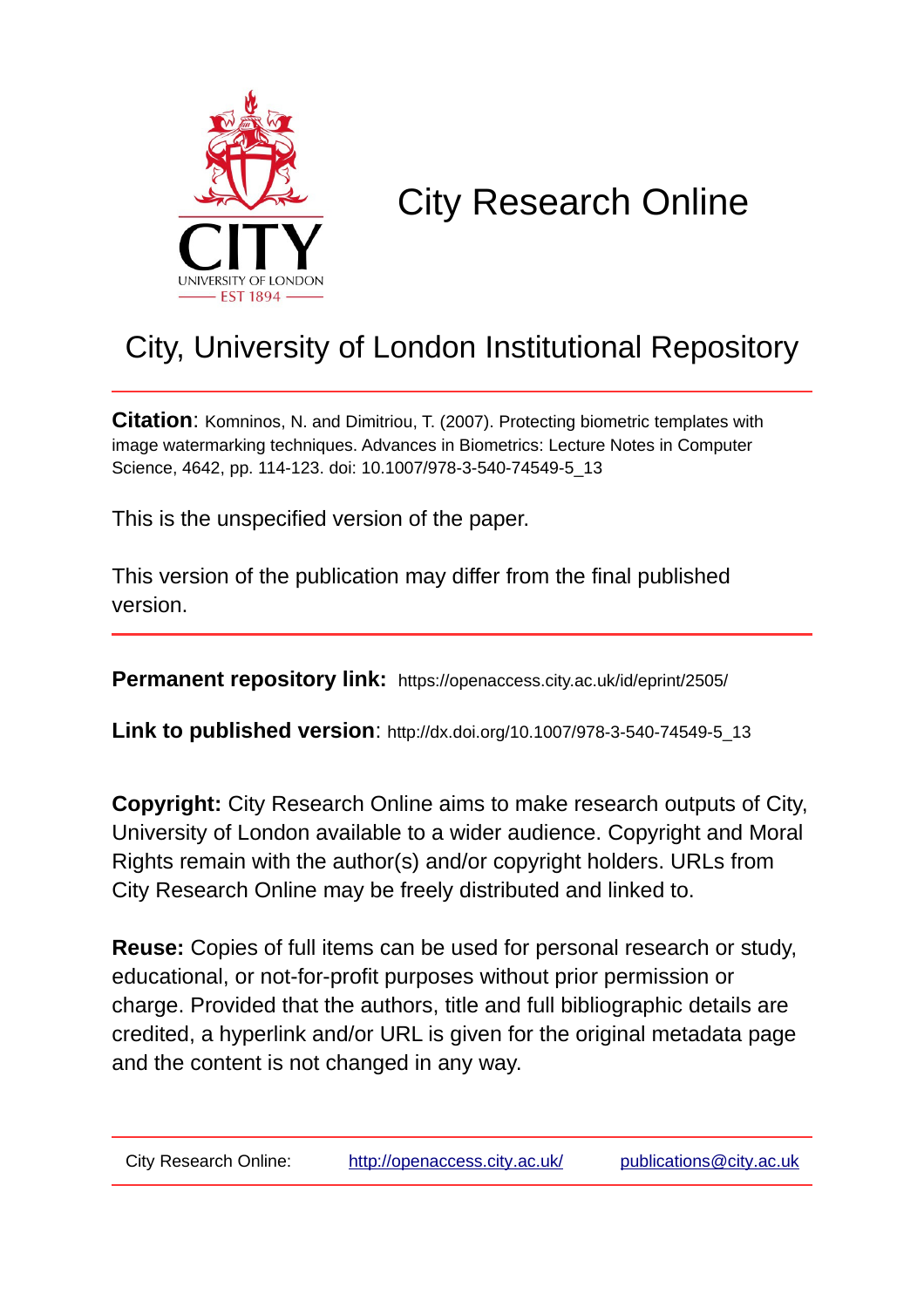### **Protecting Biometric Templates with Image Watermarking Techniques**

Nikos Komninos and Tassos Dimitriou

Athens Information Technology, GR-19002 Peania Attiki, Greece {nkom, tdim}@ait.edu.gr

**Abstract.** Biometric templates are subject to modifications for identity fraud especially when they are stored in databases. In this paper, a new approach to protecting biometric templates with image watermarking techniques is proposed. The novelty of this approach is that we have combined lattice and block-wise image watermarking techniques to maintain image quality along with cryptographic techniques to embed fingerprint templates into facial images and vice-versa. Thus, protecting them from being modified.

**Keywords:** Biometric templates, fingerprints, face pictures, authentication, watermarking.

#### **1 Introduction**

Visual based biometric systems use feature extraction algorithms to extract the discriminant information that is invariant to as many variations embedded in the raw data (e.g. scaling, translation, rotation) as possible. Template-based methods crop a particular subimage (the template) from the original sensory image, and extract features from the template by applying global-level processing, without a priori knowledge of the object's structural properties. Compared to geometric feature extraction algorithms, image template approaches need to locate far fewer points to obtain a correct template. For example, in the probabilistic decision-based neural network (PDBNN) face recognition system, only two points (left and right eyes) need to be located to extract a facial recognition template. An early comparison between the two types of feature extraction methods was made by Brunelli and Poggio [1]. They found the template approach to be faster and able to generate more accurate recognition results than the geometric approach.

In practice, there is not always a perfect match between templates and individuals. One speaks of a false positive if the biometric recognition system says 'yes', but the answer should be 'no'. A false negative works the other way round: the system says 'no', where it should be a 'yes'. One of the main challenges with biometric systems is to minimise the rates of both false positives and of false negatives. In theory one is inclined to keep the false positives low, but in practical situations it often works the other way round: people that operate these systems dislike false negatives, because they slow down the process and result in extra work and people complaining.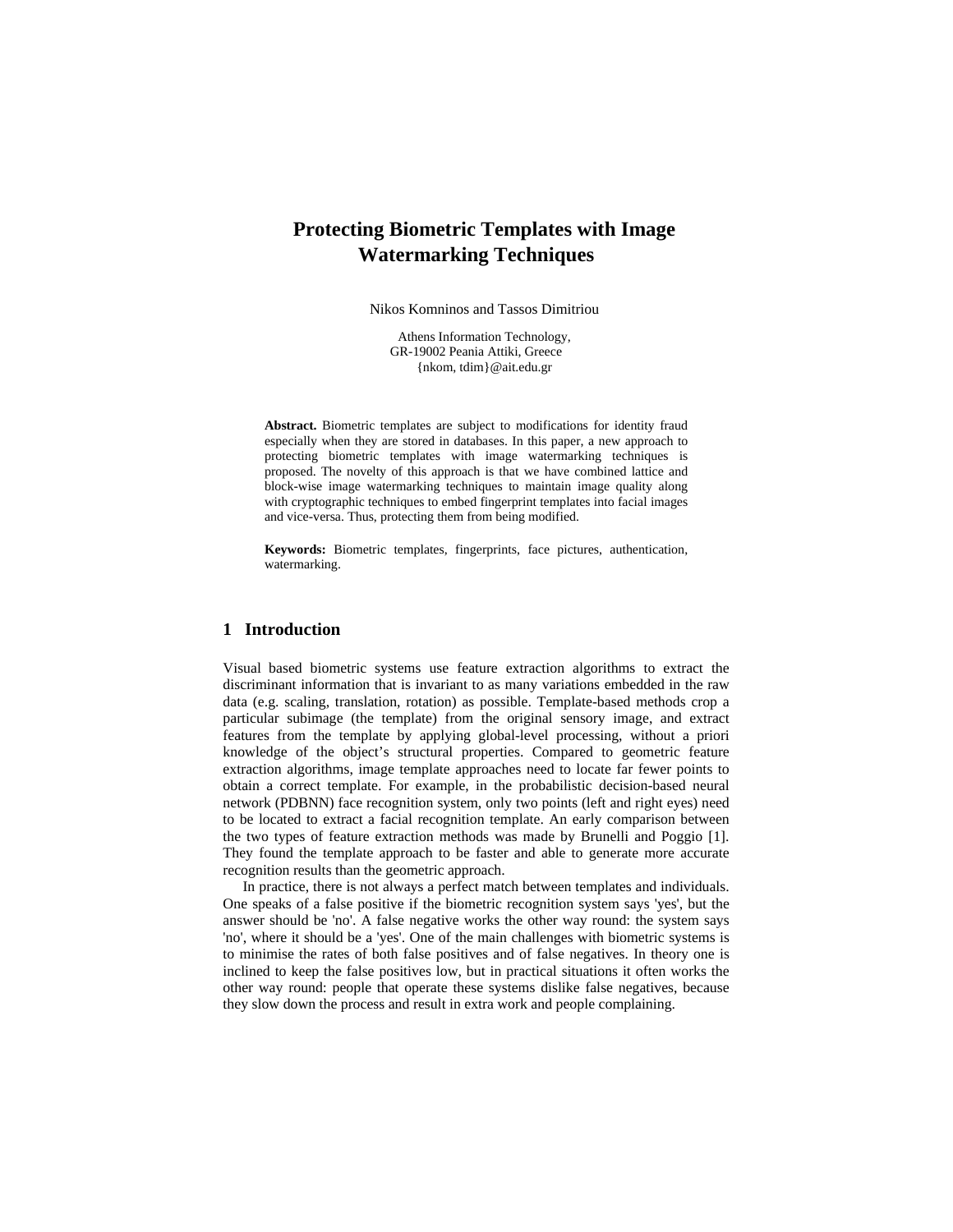A potential protection approach of biometric templates is feasible with image watermarking techniques in visual-based biometric systems. Watermarking techniques attempt to protect the copyrights of any digital medium by embedding a unique pattern or message within the original information. The embedding method involves the use of a number of different authentication, encryption and hash algorithms and protocols to achieve the validity and copy protection of the particular message.

One of the most important requirements of watermarking is the perceptual transparency between the original work and the watermarked. Especially for images that objective metrics are widely used [6]. The watermark message may have a higher or lower level of perceptibility, meaning that there is a greater or lesser likelihood that a given observer will perceive the difference.

In this paper, we apply watermarking techniques to biometric templates to overcome serious cases of identity theft. In particular, we embed a person's fingerprint template into his facial image with the form of a cryptographic encoder that utilizes encryption algorithms, hash functions and digital signatures. Once the facial image has been watermarked, it can be stored in public databases without risking an identity modification or fabrication.

Following this introduction, the paper is organized as follows. Section 2 presents current work that combine watermarking and biometrics techniques. Section 3 discusses the requirements for efficient watermarking and briefly describes lattice and block-wise embedding methods and how these can be used along with cryptographic techniques to protect biometric templates. Section 4 evaluates the performance and the efficiency of the two embedding methods, through simulation tests. Section 5 concludes with remarks and comments on the open issues in watermarking and biometric templates.

#### **2 Related Work**

Current research efforts in combining watermarking techniques and visual-based biometric systems follow a hierarchical approach, with the most explored area being that of biometrics. Watermarking techniques on the other hand have been explored less in conjunction with biometrics templates. Despite the fact that several attempts of combining watermarking techniques and biometric systems have already been proposed.

In Lucilla et al. [5], a technique for the authentication of ID cardholders is presented, which combines dynamic signature verification with hologram watermarks. Two biometric features are already integral parts of ID cards for *manual* verification: the user's face and signature. This technique embeds dynamic features of the cardholder's signature into the personal data printed on the ID card, thereby facilitating automated user authentication based on the embedded information. Any modification of the image can also be detected and will further disallow the biometric verification of the forger.

Jain and Uludag [2] worked with hiding fingerprint minutiae in images. For this purpose, they considered two application scenarios: A set of fingerprint minutiae is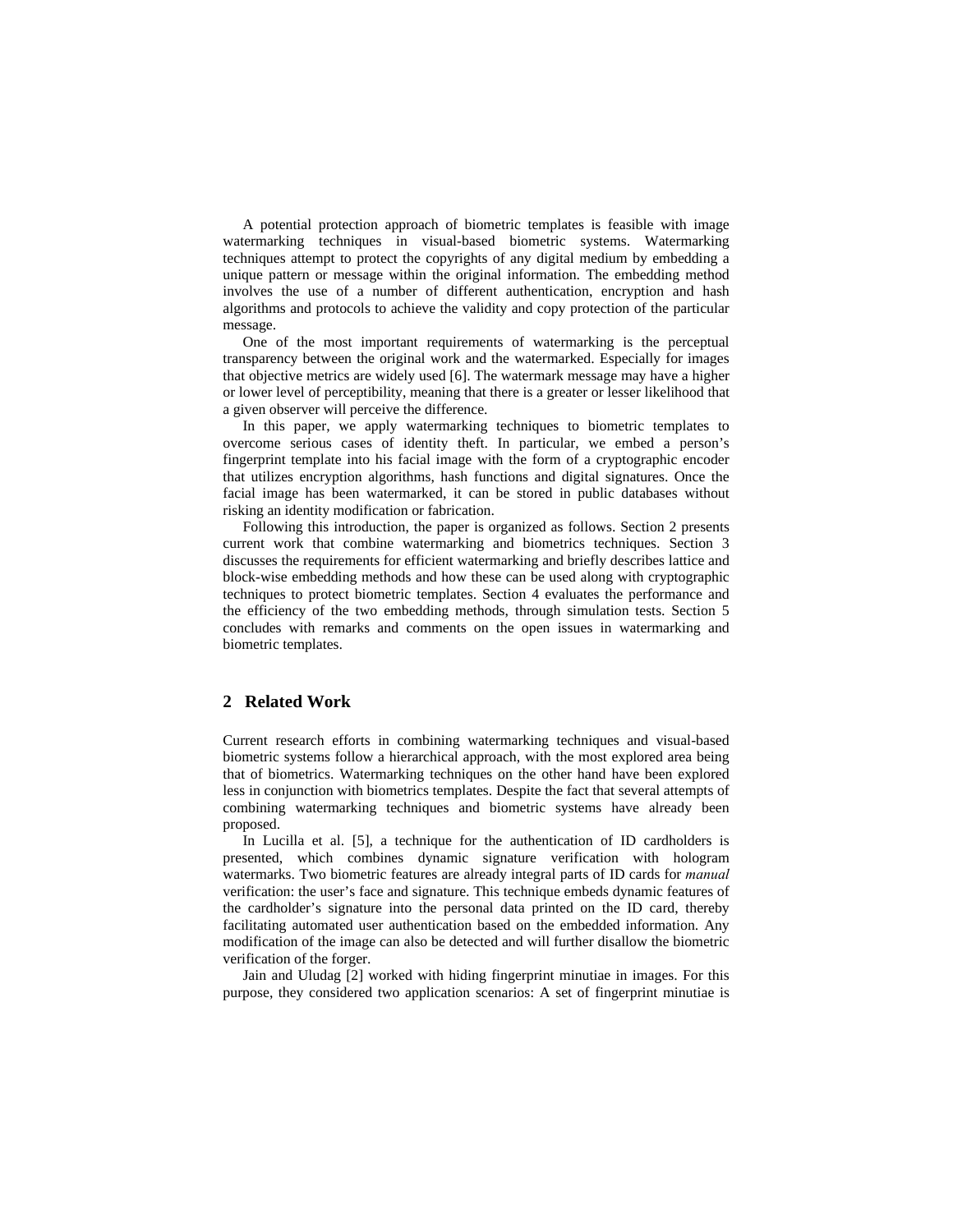transferred as the watermark of an arbitrary image and a face image is watermarked with fingerprint minutiae. In the first scenario, the fingerprint minutiae are transferred via a non-secure channel hidden in an arbitrary image. Before being embedded into the host image, the fingerprint minutiae are encrypted, which further increases the security of the data. The produced image is sent through the insecure communication channel. In the end, the image is received and the fingerprint minutiae are extracted, decrypted and ready for any further processing.

In the second scenario, a face scan is watermarked with fingerprint minutiae data and the result is encoded in a smart card. For the authentication of a user, the image is retrieved from the smart card, the fingerprint minutiae are extracted from it and they are compared to the minutiae obtained from the user online. The user is authenticated based on the two fingerprint minutiae data sets and the face image.

Jain et al. [3] have presented a fingerprint image watermarking method that can embed facial information into host fingerprint images. The considered application scenario in this case is as follows: The fingerprint image of a person is watermarked with face information of the same person and stored on a smart card. At an access control site, the fingerprint of the user is sensed and compared with the one stored on the smart card. After the fingerprint matching has successfully been completed, the facial information can be extracted from the fingerprint image on the smart card and can be used for further authentication purposes.

#### **3 Combining Image Watermarking Techniques with Visual Based Biometric Systems**

Visual-based biometric systems use feature extraction techniques to collect unique facial patterns and create biometric templates. However, biometric templates are subject to fraud especially in passport cloning and illegal immigration. Image watermarking techniques along with cryptographic primitives can be used to verify the authenticity of a person and also detect any modification to biometric templates when these are securely stored.

Biometric templates of a fingerprint and a face scan can be hashed and encrypted with cryptographic algorithms and then embedded into an image. For example, with the use of hash functions and encryption methods, the owner of a facial image can embed his/her template. The recipient can extract it by decrypting it and therefore can verify that the received image was the one intended by the sender. Encrypting and hashing watermarked information can guarantee the authentication of the owner and the image itself since the purpose of watermarks is two-fold: (i) they can be used to determine ownership, and (ii) they can be used to detect tampering.

There are two necessary features that all watermarks must possess [7]. First, all watermarks should be detectable. In order to determine ownership, it is imperative that one be able to recover the watermark. Second, watermarks must be robust to various types of processing of the signal (i.e. cropping, filtering, translation, compression, etc.). If the watermark is not robust, it serves little purpose, as ownership will be lost upon processing. Another important requirement for watermarks is the perceptual transparency between the original work and the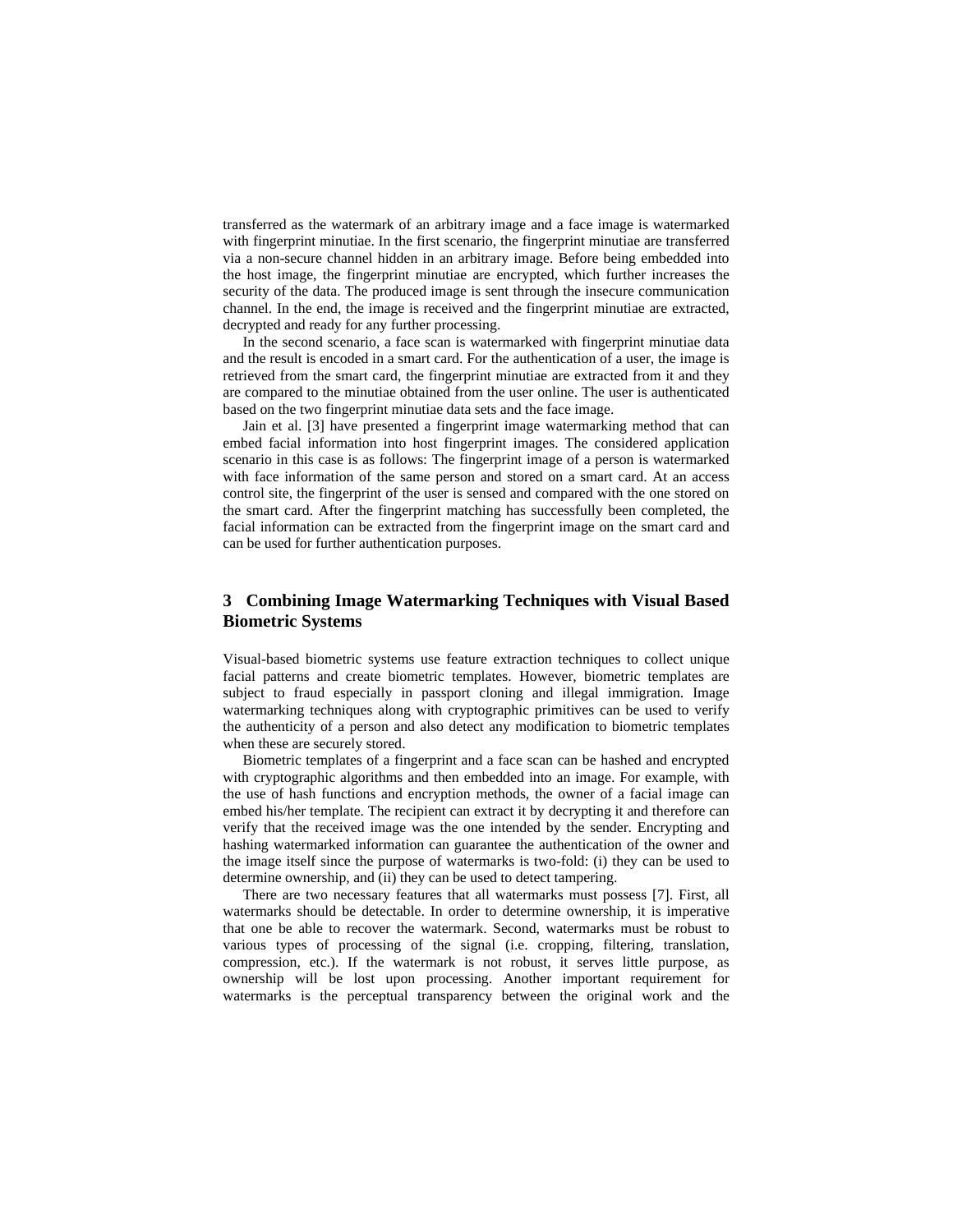watermarked; and for images objective metrics are widely used. The watermarked message may have a higher or lower level of perceptibility, meaning that there is a greater or lesser likelihood that a given observer will perceive the difference. The ideal is to be as imperceptible as possible and it is required to develop models that are used to compare two different versions of the works and evaluate any alterations. Evaluating the perceptibility of the watermarks can be done with distortion metrics.

These distortion metrics do not exploit the properties of the human visual system but they provide reliable results. Also, there is an objective criterion that relies on the sensitivity of the eye and is called *Watson* perceptual distance. It is also known as just noticeable differences and consists of a sensitivity function, two masking components based on luminance, contrast masking, and a pooling component. Table I gives the metrics that are used more often.

|                                         |                                                                                | Mean Square<br>Error (MSE)           | $MSE = \frac{1}{MN} \sum_{m,n} (I_{m,n} - \widetilde{I}_{m,n})^2$    |
|-----------------------------------------|--------------------------------------------------------------------------------|--------------------------------------|----------------------------------------------------------------------|
| Signal to<br>Noise<br>Ratio (SNR)       | $SNR = \sum_{m,n} I_{m,n}^2 / \sum_{m,n} (I_{m,n} - \widetilde{I}_{m,n})^2$    | Normalized Cross<br>Correlation (NC) | $NC = \sum I_{m,n} \tilde{I}_{m,n} / \sum I_{m,n}^2$<br>m.n<br>m.n   |
| Peak Signal to<br>Noise Ratio<br>(PSNR) | $PSNR = MN \max I_{m,n}^2 / \sum_{m,n} (I_{m,n} - \widetilde{I}_{m,n})^2$      | Correlation<br>Quality (CQ)          | $CQ = \sum I_{m,n} \widetilde{I}_{m,n} / \sum I_{m,n}$<br>m.n<br>m.n |
| Image<br>Fidelity (IF)                  | $IF = 1 - \sum_{m,n} (I_{m,n} - \widetilde{I}_{m,n})^2 / \sum_{m,n} I_{m,n}^2$ | Watson<br>Distance (WD)              | $D_{wat}(c_0, c_w) = \left(\sum_{i.i.k}  d[i,j,k] ^4\right)^{1/4}$   |

**Table I.** Quality Measurements

There are plenty of image watermarking techniques available in the literature but we have combined *lattice* and semi-fragile, or *block-wise*, embedding methods to take advantage of their unique features. Briefly, the lattice watermarking system embeds only one bit per 256 pixels in an image. Each bit is encoded using the trellis code and produces a sequence of four bits. The trellis coding is a convolution code and the number of states is  $2^3=8$  with possible outputs  $2^4=16$ . After the encoding procedure, the bits need to be embedded in 256 pixels which means that each of the four bits is embedded in 256/4=64 pixels [6].

The *block-wise method* involves the basic properties of the JPEG compression where DCT domain takes place. Four bits are embedded in the high-frequency DCT of each 8x8 (64 pixels) block in the image and not in the low-frequency in order to avoid any visual differences that would lead to unacceptably poor fidelity. By using the block-wise method, the image can host 16 times more information than lattice. Specifically 28 coefficients are used which means that each bit is embedded in seven coefficients. The seven coefficients that host one bit are chosen randomly according to a seed number and thus, each coefficient is involved in only one bit [6].

By combing the two methods, we can exploit their advantages particularly, in circumstances where both the quality and the ability to notice the corrupted blocks is essential. In an image, the part that is likely to be illegally altered is watermarked with the block-wise method while the rest of the image is watermarked with the lattice method. In a facial image, for example, the areas of the eyes, mouth and jaw can be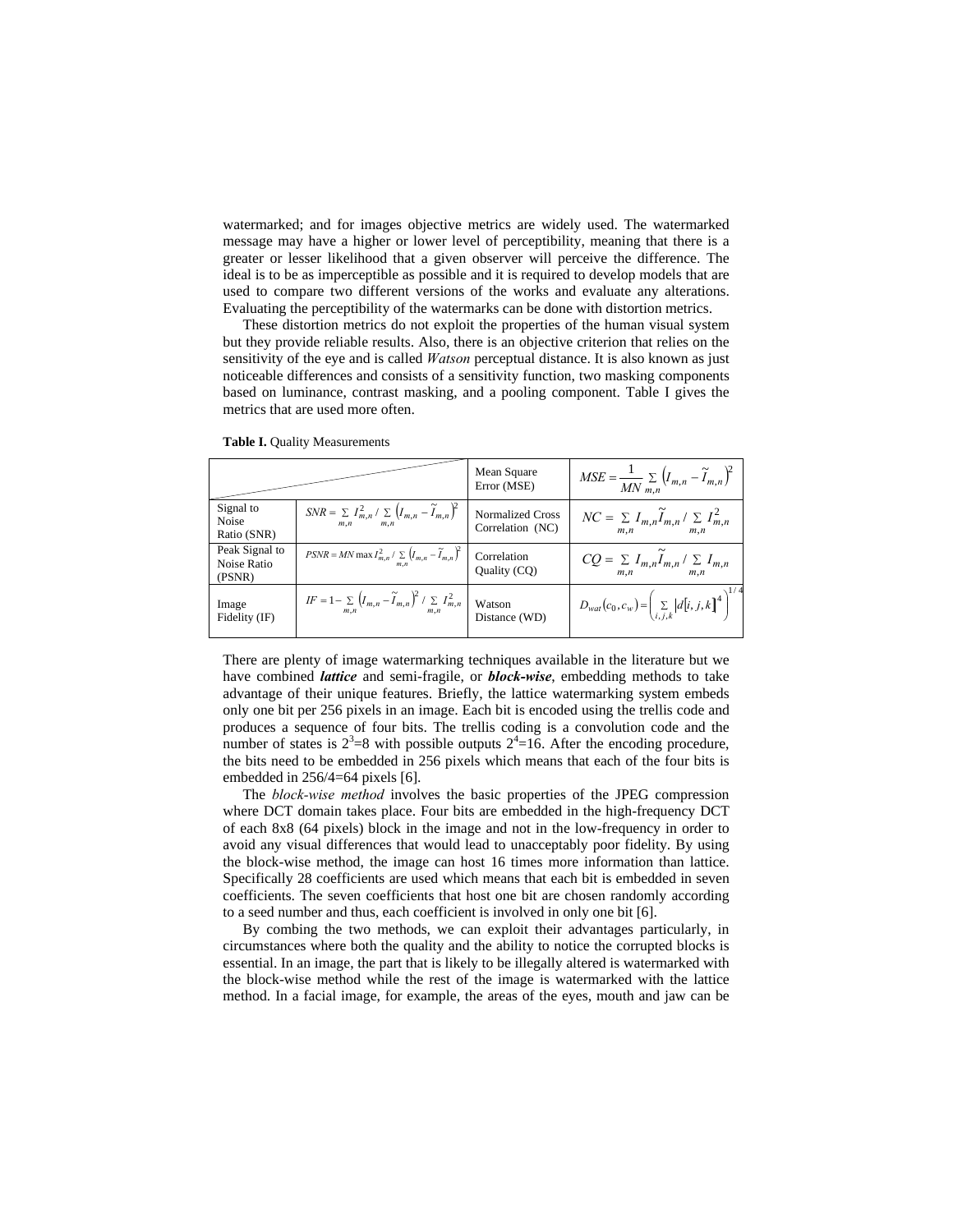used to embed the fingerprint template. The round area of the face can be used to embed additional information, such as the name and/or address of the person shown in the photo with the lattice method. If an adversary changes for example the color of the eyes or some characteristics of the face (e.g. adding a moustache) the combined algorithm is able to determinate the modified pixels. This is achieved by comparing the extracted message with the original.

The combination of the two embedding methods is implemented in a *cryptographic encoder-decoder*. The authority that wishes to protect a face or fingerprint photo, extracts the biometric template(s) of that person and along with a short description and a unique feature of the image are inserted in a hash function and the result is encrypted with a 1024-bit secret key. The signature, together with the short and the extracted unique description, is embedded with the lattice method while the biometric template is embedded with the block-wise algorithm. As a unique description we have used the sum of the pixel values of the four blocks in the corners. The Secure Hash Algorithm (SHA) and the Rivest, Shamir, Aldeman (RSA) [8] have been used to hash and sign the fingerprint template, short and unique descriptions. The design of the encoder is illustrated in Fig. 1a.



**Fig. 1**. Cryptographic Encoder / Decoder

From the watermarked version of the image, at the decoder's side, the signature, the short and unique descriptions are extracted with the lattice method while the biometric template is extracted with the block-wise algorithm. Then, the unique description is compared with the extracted one. Thus, the first step is to verify whether the unique descriptions match. In the case of the watermark being copied and embedded in another image, the extracted description will not be the same. This is due to the fact that the pixel values of the image have been slightly changed to host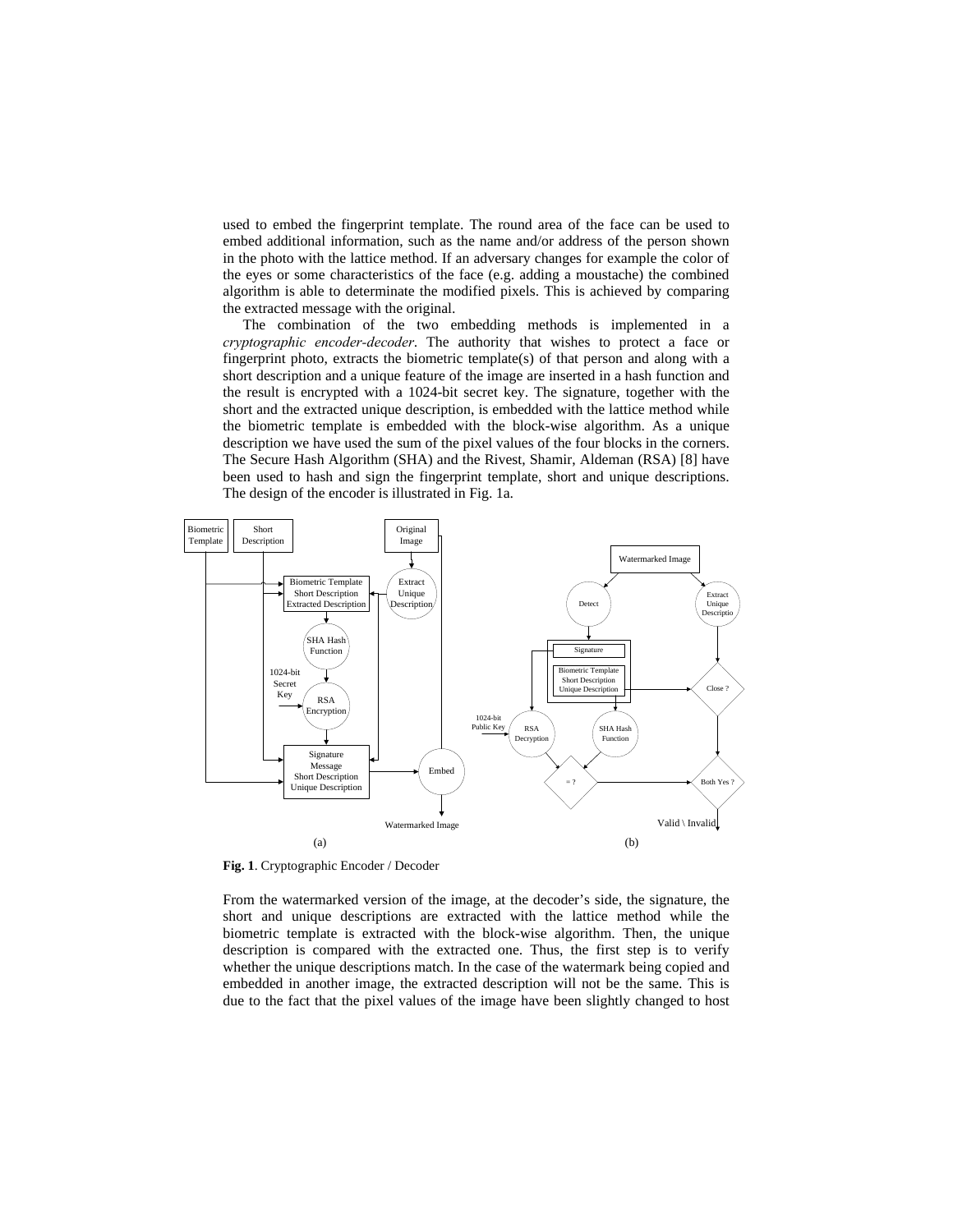the watermark, the extracted description cannot be exactly the same, but can be very close. Therefore, some upper and lower boundaries have been determined for this step of verification.

The next step is to decrypt the signature using the 1024-bit RSA public key and retrieve the hash value. The biometric template, short and unique descriptions that have been extracted, is again the input to the hash function. The obtained hash value is then compared with the one decrypted from the signature. The third step of the decoder is to verify whether the decrypted hash value matches exactly with the one calculated by the decoder. If both hash values and unique descriptions are valid, the authentication process is successful. The whole design of the decoder is presented in Fig. 1b.

#### **4 Experimental Results**

In order to evaluate the performance and the efficiency of the embedding methods, excessive tests have taken place. A number of cases have been considered each with a different variable parameter. A grayscale bitmap image with 300x300 (Fig. 2a) resolution has been used for the experiments. The difference between the original and the watermarked image was evaluated by the ideal values of the original image that are presented in Table II.

| <b>Quality Measurements</b> | <b>Ideal Values</b> | <b>Quality Measurements</b> | <b>Ideal Values</b> |
|-----------------------------|---------------------|-----------------------------|---------------------|
| <b>MSE</b>                  |                     | NC                          |                     |
| $SNR$ (dB)                  | 97                  |                             | 129.923             |
| $PSNR$ (dB)                 | 104                 | <b>Watson Distance</b>      |                     |
| ΙF                          | 100                 |                             |                     |

**Table II.** Ideal Values of the test Image

Cases have also been considered once again each with a different variable parameter, independent of lattice and block-wise methods in order to maintain image quality. When combined image watermarking is performed, a small part of the image is watermarked with the block-wise method and the rest is watermarked with the lattice method. We assume that the most vulnerable to illegal modifications, is the small part. The biometric template is embedded in the small part while the short and extracted descriptions are embedded in the large part of the image. The experimental tests of the quality measurements were performed using: only lattice; only block-wise; combined block-wise and lattice.

It was found that the lattice method achieves better results than the block-wise and expected that the produced result values of the combined case would be in between the values of those produced by the two methods. Particularly, in the case of the lattice algorithm the maximum number of the embedded bit can be 351 (one bit per 256 pixels). The formulas that are used to evaluate the differences between two images are presented in Table I. The tests were executed using a range of values for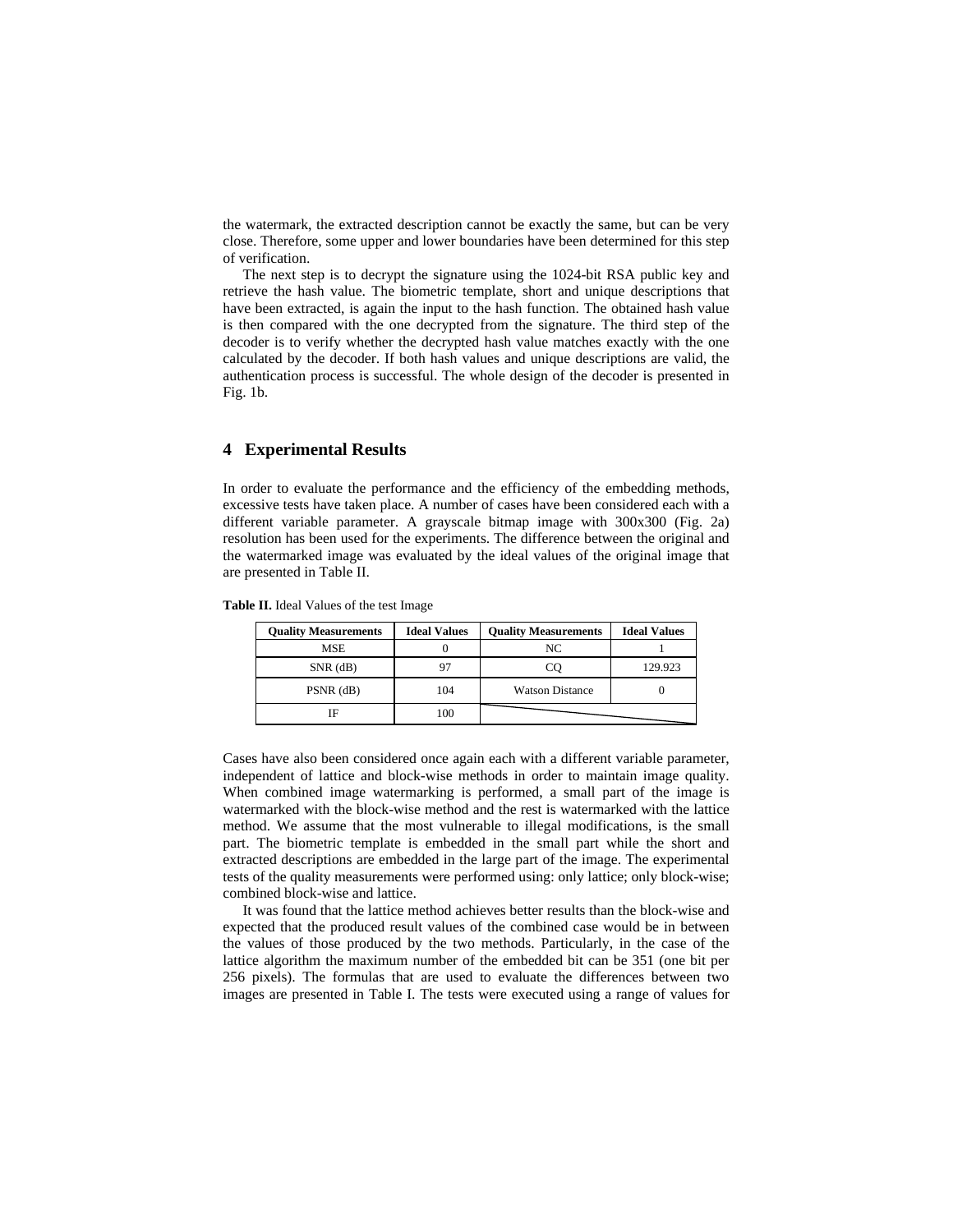the parameter in order to conclude what the best values are. The parameters are the embedding strength ( $\beta$ ) and the lattice spacing ( $\alpha$ ). The range of the  $\alpha$  value was from 0.35 to 5.33 and the range of *β* from 0.7 to 1.1. The incensement steps for *a* was 0.02 and for *β* 0.1.

The measurement values for the lattice method are very close to the ideal ones. More specifically, the direction towards zero is achieved using low values of *α* in the case of MSE. If at the same time the value of  $\beta$  that is used is low, the MSE is decreased even further. In the case of SNR and PSNR, the result values are higher when the parameters  $\alpha$  and  $\beta$  are low. The image fidelity (IF), which is defined as a percentage of how identical the images are, the value of 100% is considered to be the optimum and as can be noticed from Table III, the results are very close to this. Utilizing the NC and the CQ quality measurements, it is observed that their measurements are closer to the ideal ones (Table II), as the values of  $\alpha$  and  $\beta$  are decreased. The above observations are also justified from the Watson measurement which is based on luminance, contrast, and pooling masking.

| alpha $(a)=0.93$ ,<br>beta $(\beta)$ =1.0,<br>alpha $(a)=0.1$ | Lattice<br>alpha(a),<br>$beta(\beta)$ | <b>Block-</b><br>Wise<br>alpha(a) | <b>Combined</b><br>$alpha(a), beta(\beta)$<br>alpha(a) |
|---------------------------------------------------------------|---------------------------------------|-----------------------------------|--------------------------------------------------------|
| MSE                                                           | 0.353                                 | 1.428                             | 0.389                                                  |
| <b>SNR</b>                                                    | 47.13                                 | 39.33                             | 45.14                                                  |
| <b>PSNR</b>                                                   | 53.27                                 | 45.29                             | 52.52                                                  |
| IF                                                            | 99.969                                | 99.983                            | 99.966                                                 |
| NC                                                            | 0.99999                               | 0.99992                           | 0.99994                                                |
| CO.                                                           | 129.925                               | 129.916                           | 129.922                                                |
| Watson-<br><b>Distance</b>                                    | 31.436                                | 58.262                            | 32.453                                                 |
|                                                               |                                       | (a)                               |                                                        |
| $a(a)=1.53,$<br>~ <i>co</i> ^ ^ 0                             | <b>Lattice</b>                        | <b>Block-Wise</b>                 | Combined                                               |

**Table III.** Results From Lattice, Block-Wise and Combined Embedding Methods

|                                                               |                                    | (a)                           |                                                      |
|---------------------------------------------------------------|------------------------------------|-------------------------------|------------------------------------------------------|
| alpha $(a)=1.53$ ,<br>beta $(\beta)=0.8$ ,<br>alpha(a) $=0.2$ | Lattice<br>$alpha(a), beta(\beta)$ | <b>Block-Wise</b><br>alpha(a) | <b>Combined</b><br>$alpha(a), beta(\beta), alpha(a)$ |
| <b>MSE</b>                                                    | 0.545                              | 4.951                         | 0.72                                                 |
| <b>SNR</b>                                                    | 43.18                              | 33.62                         | 41.97                                                |
| <b>PSNR</b>                                                   | 50.77                              | 41.18                         | 49.55                                                |
| IF                                                            | 99.9952                            | 99.9563                       | 99.9936                                              |
| NC                                                            | 0.99998                            | 0.99985                       | 0.99998                                              |
| CO                                                            | 129.921                            | 129.903                       | 129.921                                              |
| <b>Watson-Distance</b>                                        | 48.901                             | 157.506                       | 49.136                                               |
|                                                               |                                    | (1)                           |                                                      |

#### (b)

Therefore, it could be suggested that the optimum parameter values are those that give the best results. They could even be the zero values. But at the decoder's side not all the bits are extracted correctly. Specifically when using low values of  $\alpha$  and  $\beta$ , the decoder is not able to get the correct embedded bits. In conclusion it can be said that a trade-off between the quality results and the decoder's result is necessary in order to determine the optimum values. From the tests we concluded that suggested values could be  $\alpha \approx 1.53$  and  $\beta = 0.8$  (Table IIIb).

Similarly, in the case of the block-wise method, the tests were executed for the same image in order to be comparable with those of the lattice method. One major difference is the number of bits that are embedded. Since the method embeds four bits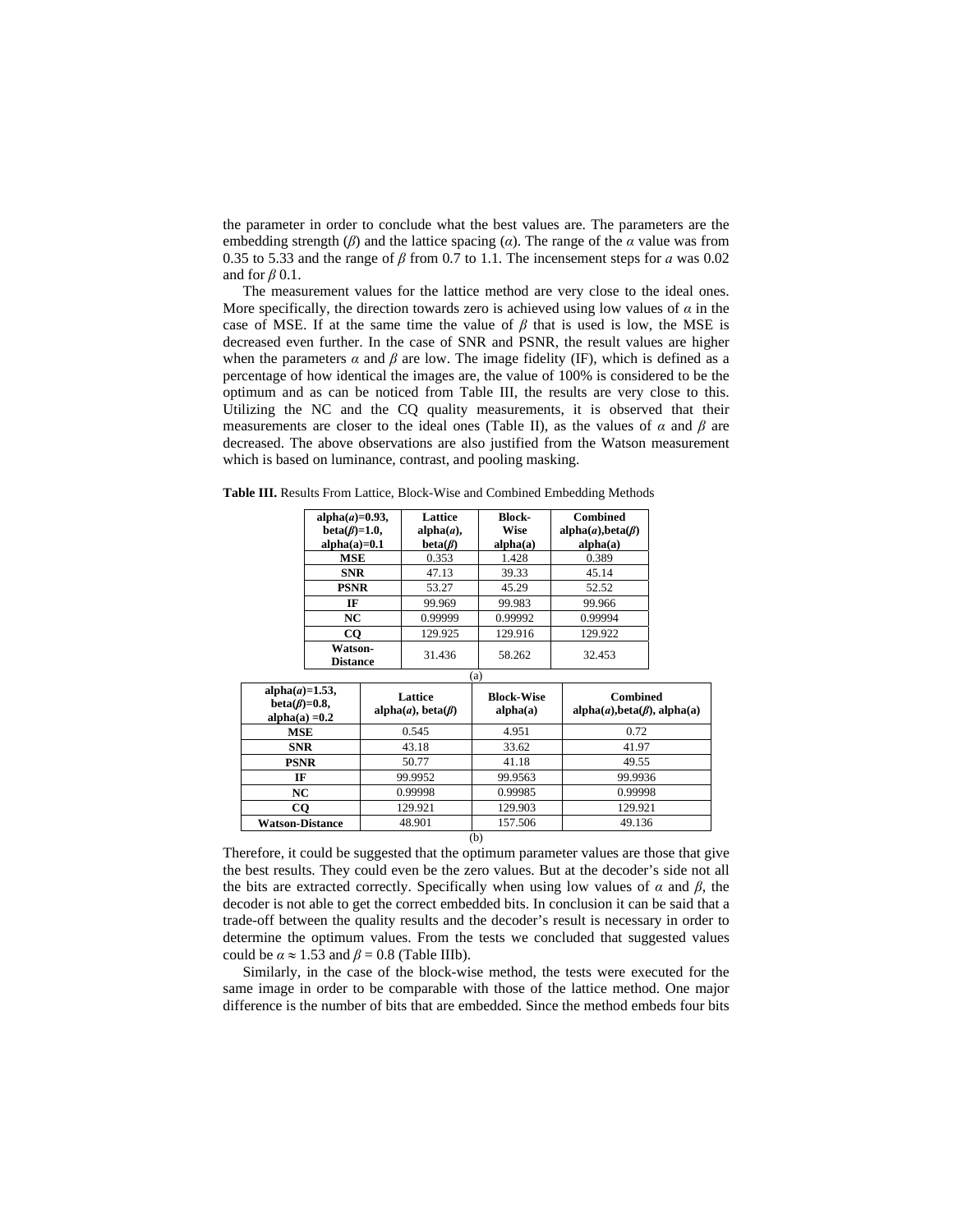in every 64 pixels and the image has 90000 pixels in total, the number of bits can be hosted in 5625. The size of the information that can be watermarked is significantly higher and in fact is 16 times greater than the size in the lattice method. Therefore, before even executing the test, it is expected that the results will not be as good. The information in the block-wise method is much more, which means that the alterations in the image will produce worse values in the quality measurements.

The observation of the results proves what is being stated in the beginning. The values of the quality measurements are not as good in comparison with those of the lattice method since the measurement of the MSE is higher than the ideal value, which is zero. The values of the SNR and PSNR, which are widely used, show that as the value of the parameter alpha (a) is increased, the result becomes worse. In the case of the IF, NC, and CQ, the measurements seem to be distant from the ideal values as alpha (a) takes higher values. The same conclusion can be phrased for the perceptual distance given by the Watson model, where the results are worse as the value of alpha (a) is increased.

It seems that as the value of alpha is increased, the watermarked image has poorer fidelity. So the optimum value of the parameter should perhaps possibly be a small one e.g. 0.01. However, it seems that values below 0.05 do not allow the decoder to get the right message. The chosen value of alpha depends on how sensitive the user wants the method to be in order to locate the corrupted bits and mark the corresponding blocks. Higher values increase the sensitivity but at the same time the quality of the image is reduced. So it is again necessary to make a trade-off between the results and the sensitivity. A possible suggested value could be a  $\approx 0.2$  (Table IIIb).

Indeed the results were not as good as those of the lattice method but they were better than those of the block-wise method. In Table III some result values of the combination are given in order to compare them with those of the two methods when they are applied individually. Table III justifies that the combination produces quality measurements between the two methods. Table IV presents the maximum number of bits that can be hosted in the image using the two embedding methods and a combination of them.

**Table IV.** Maximum Number of Embedded Bits

|                          | Lattice | <b>Block-</b><br>Wise | <b>Combined</b> |
|--------------------------|---------|-----------------------|-----------------|
| <b>Max Embedded Bits</b> | 351     | 5625                  | าวรา            |

The last test was to verify that in case somebody modifies the block-wise part of the image, which is the biometric template, the decoder realizes the modification, informs the authority that the authentication application failed and outputs a file with the modified blocks marked. The part that is likely to be illegally altered is the eyes or jaw and the biometric template(s) of the facial and/or fingerprint images which are embedded with the block-wise method (Fig. 2b). In the watermarked version the distance between the eyes was changed and this image was inserted in the decoder in order to verify its authenticity. The authentication process failed and a marked image was produced (Fig. 2c). By observing the last image it is clear that the decoder has successfully located the modified blocks.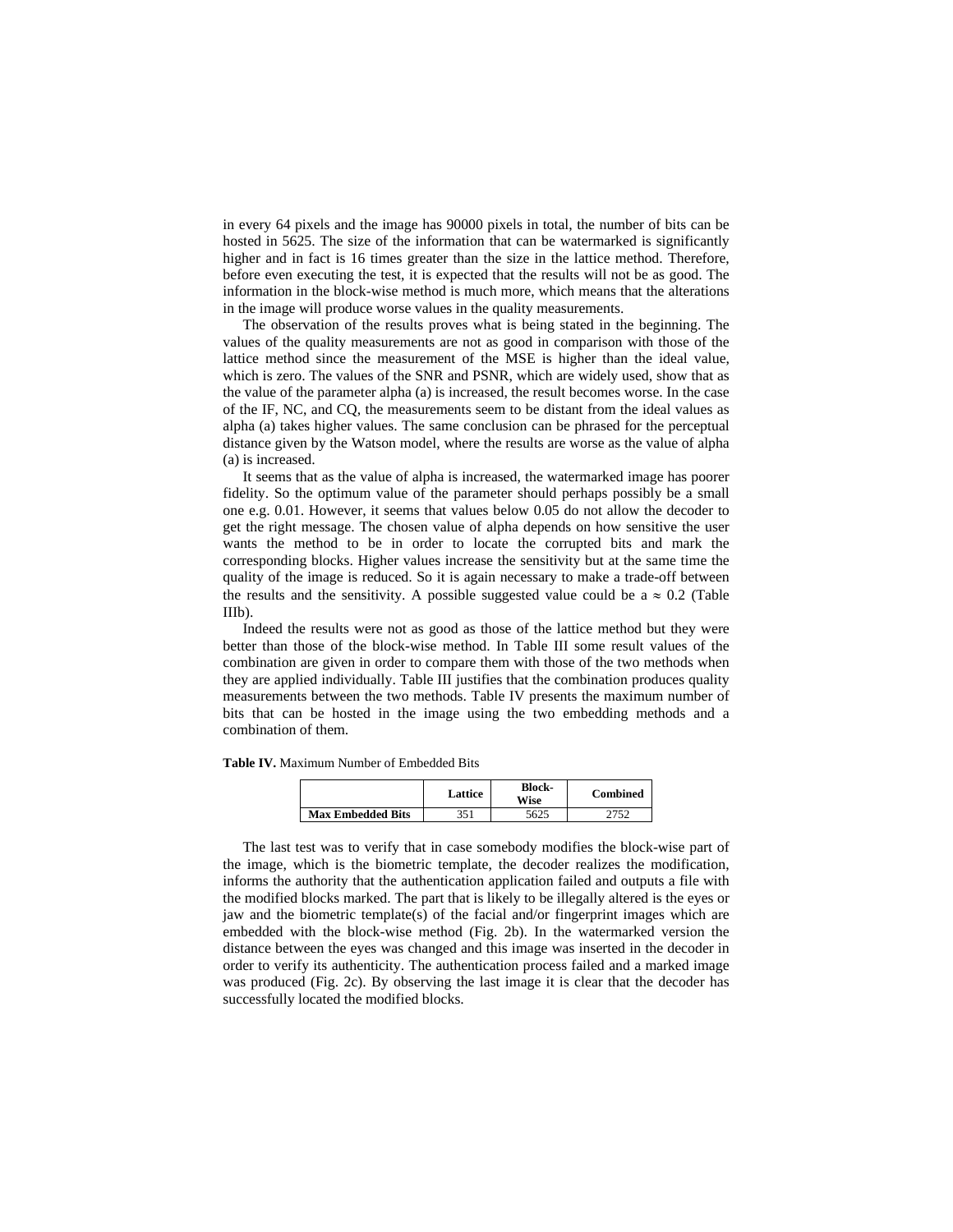

**Fig. 2.** Original Image (a), Watermarked Image (a), Marked Image (c)

Throughout the paper we have considered the case where a fingerprint and/or facial template is embedded into a facial image. That does not mean that a facial image cannot be embedded with our method into a fingerprint image, which is illustrated in Fig. 3. Similar to Fig. 2, Fig. 3a is the original image, Fig. 3b is the watermarked and Fig. 3c is the marked image generated by our testbed.



**Fig. 3.** Original Image (a), Watermarked Image (a), Marked Image (c)

The potential danger with sensitive databases containing biometric identifiers, such as facial, fingerprint images and templates, is that they are likely to be attacked by hackers or criminals. Watermarking the information in these databases can allow the integrity of the contents to be verified. Another danger is that this critical data can be attacked while it is being transmitted. For example, a third party could intercept this data and maliciously alter the data before re-transmitting it to its final destination. The transmission problem is even more critical in cellular and wireless channels. The channels themselves are quite noisy and can degrade the signal quality.

Additionally, data transmitted through wireless channels is far from secure as they are omni-directional, and as such can be eavesdropped with relative ease. The growth of the wireless market and e-commerce applications for PDAs requires a robust cryptographic method for data security. There are compact solid state sensors already available in the market, which can capture fingerprints or faces for the purpose of identity verification. These devices can also be easily attached to PDAs and other hand-held cellular devices for use in identification and verification.

Considering all the noise and distortion in cellular channels, our combined watermarking technique along with the cryptographic encoder/decoder will mainly work in smudging, compression and filtering. Our cryptographic encoder/decoder will only fail when noise and distortion is detected in the sensitive areas of the images that have been embedded with the block-wise algorithm. If our watermarked image is transferred in a noisy channel, then we need to reduce the amount of information inserted with the block-wise method to have a high rate of success.